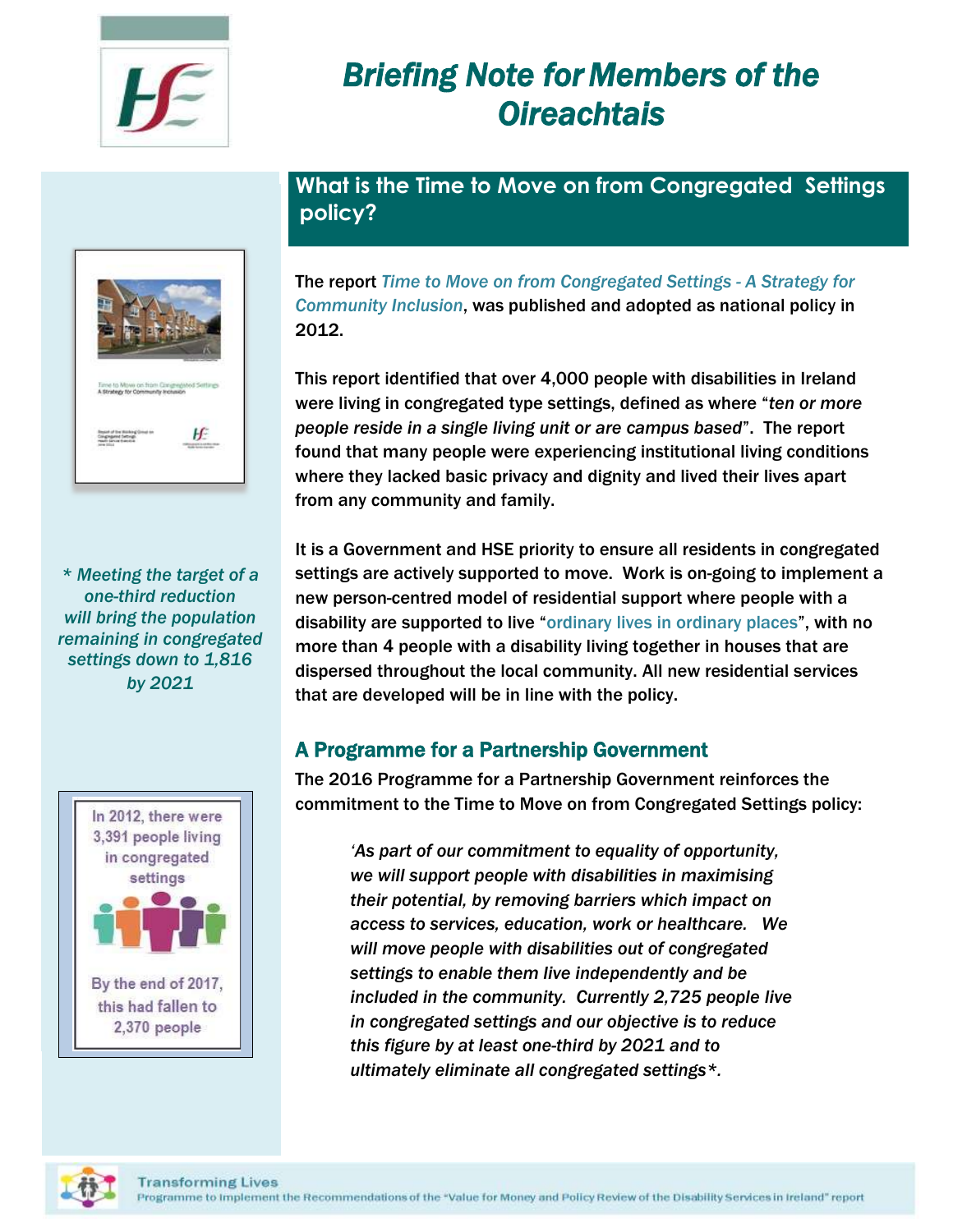### **What progress has been made to date?**

28 Years: Average length of time the people that have now transitioned spent living in congregated settings

it's lovely to have your own home, your own place ... without some telling you do this or do that ... it was never my home and this is my home, ... I decide, like what to eat, when to get up; yes I decide who comes in my front door... I can come and go as I please, go to bed when I like and my visitors can come and I can make tea.

Z Rosaleen: who moved to her new home after 50 years in a congregated setting



*A New Home*

#### HSE Disability Capital Programme 2016-2021: €100 million



There are currently 92 homes for 327 people being progressed with this funding

In the last six years over 660 people have moved from congregated settings into the community. This includes people who had lived in institutions since childhood. These people are all now living in their new homes, participating in the local community, enjoying ordinary lives in ordinary places.

## **Why do people benefit from moving to their own home?**

In the past the institutionalisation of people with disabilities was normal. As a result some people have spent all their lives in congregated care settings. Living in a congregated setting people can dramatically effect each person's quality of life. People may have to sleep in a dormitory or shared rooms with little privacy, often with people they have not chosen to live with. They may have very little personal space or room for personal belongings. They may be unable to come and go or move around freely.

As a result, people do not experience ordinary lives and participate in the daily activities of daily living. In many congregated settings, for example, food is routinely prepared in a central location which excludes the residents from experiencing the everyday task of meal preparation, restricts them to set meal times and limits the menu available to them.

## **Where will people live and who will decide?**

Service providers are now supporting those still living in congregated settings to decide where they want to live and who they want to live. example to accure intervalsing name of an intervalsing matter in the Decisions on the arrangement for each person-will be made in consultation with the person and their families, once this is in line with the consultation with the person and their families, once this is in line with the person's wishes.<br>person's wishes.

The service provider will take responsibility for sourcing a person's new home. It may be a house that is purchased, rented, leased or it may be a purpose built home or may be owned by a Voluntary Housing Agency, a city or county council or the HSE. People will be supported to understand what is involved and to hold a tenancy agreement in their new home, where this is possible.

#### Funding for Houses

The Department of Health has allocated €100 million over 6 years (2016- 2021) for the provision of new homes to support people to move from congregated settings into the community.

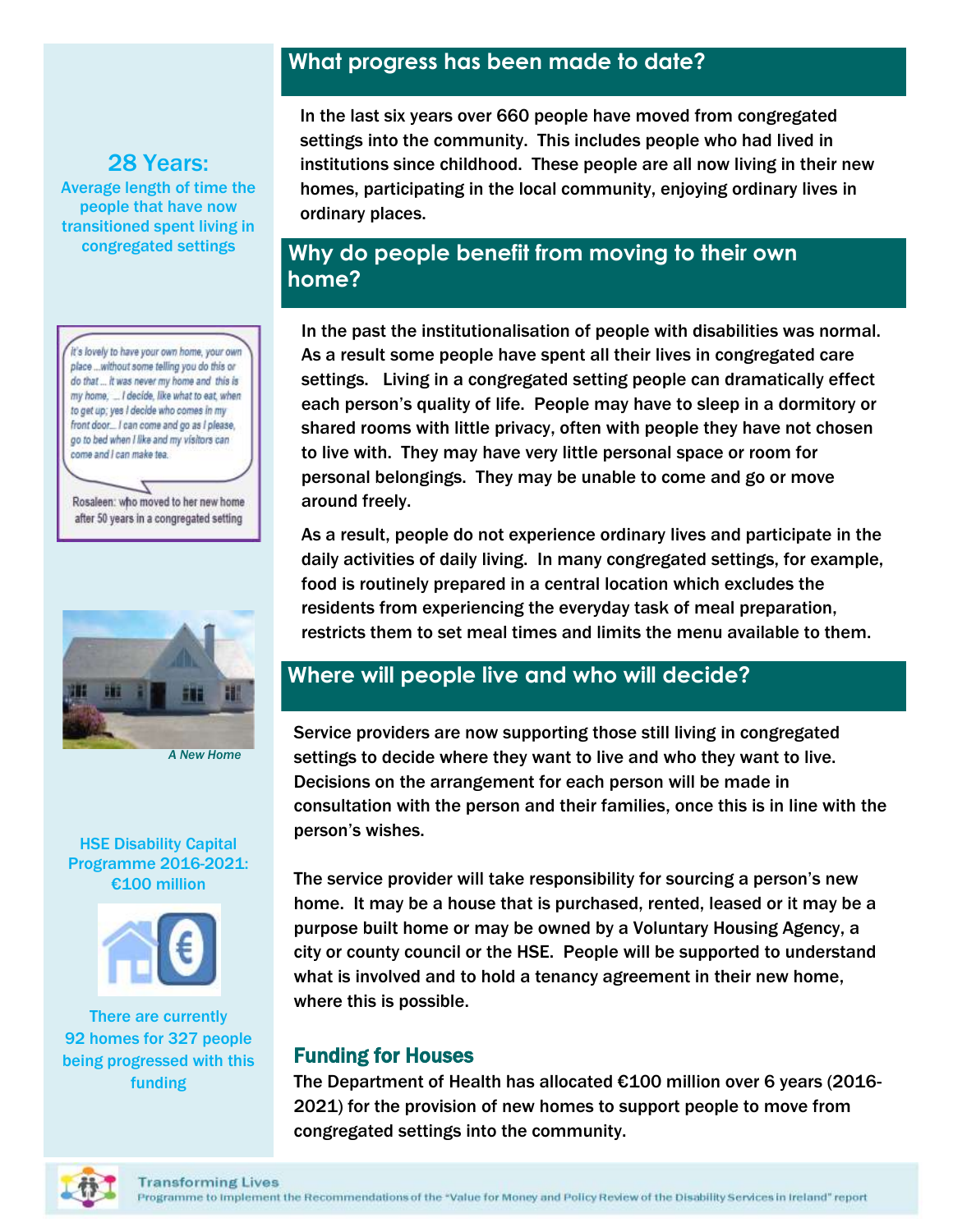Our inspectors have seen many positive examples where such a transition has resulted in significant improvements in people's lived experience in residential care."

Overview of HIQA's regulation of social care and healthcare services in 2017





In line with Government's *National Housing Strategy for People with Disabilities* and *Rebuilding Ireland*, the Department of Housing, Planning and Local Government support the funding of houses for those moving from congregated settings through the Capital Assistance Scheme.

## **Who will support people who move to community homes?**

Supporting people to move from a congregated setting is not something that can happen overnight. The process takes time to ensure each person is supported to make decisions so their wishes and preferences are at the centre of the plan.

Each service provider will engage with the person and their family, where this is in line with their wishes, to determine what arrangements will be put in place. Some staff from the current residential setting may continue working with people as they move into the community and in some cases there will be new support staff.

People moving to their own home will continue to receive the support they require to ensure they are safe and living the life of their choice. The service provider will continue to regularly review the support arrangements for each person to ensure that they are meeting the person's needs.

Over time, each person will be supported to explore their own interests and choices and will be supported to live, to connect and to actively participate in their local community. People will also be supported to access community health services i.e. their own GP, the local pharmacy, public health nurse.

## **Leadership & Oversight**

There is a national group in place that is tasked with the oversight of the implementation of the policy. This group is chaired by the HSE and includes representation from the National Disability Authority, Department of Health, Department of Housing Planning & Local Government, Inclusion Ireland, Disability Federation of Ireland, Not for Profit Business Association and the National Federation of Voluntary Bodies. This group provides support, oversight and guidance to ensure that the Time to Move On policy is being implemented effectively.